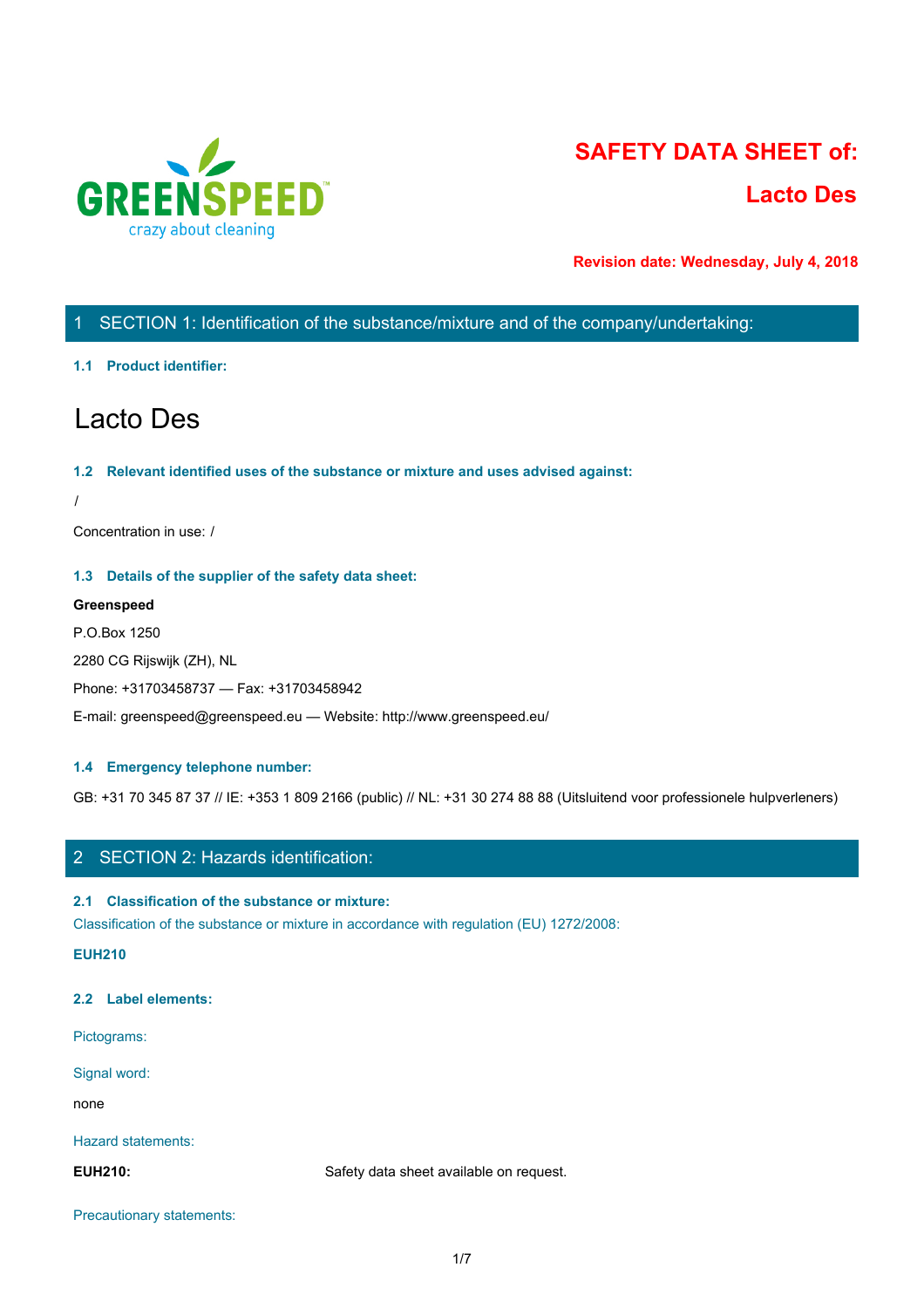**P301+P310:** IF SWALLOWED: Immediately call a POISON CENTER or doctor

**P301+P310:**<br>
IF SWALLOWED: Immediately call a POISON CENTER or doctor<br> **P305+P351+P338:**<br>
IF IN EYES: Rinse cautiously with water for several minutes. Remove contact<br>
lenses, if present and easy to do. Continue rinsing.<br> lenses, if present and easy to do. Continue rinsing.

**P501:** Dispose of contents/container in accordance with local/regional/national/international regulations.

Contains:

none and the state of the state of the state of the state of the state of the state of the state of the state of the state of the state of the state of the state of the state of the state of the state of the state of the s

# **2.3 Other hazards:**

none and the state of the state of the state of the state of the state of the state of the state of the state o

# 3 SECTION 3: Composition/information on ingredients:

For the full text of the H phrases mentioned in this section, see section 16.

# 4 SECTION 4: First aid measures:

# **4.1 Description of first aid measures:**

Always ask medical advice as soon as possible should serious or continuous disturbances occur.

| <b>Skin contact:</b> | rinse with water.                                                                                |
|----------------------|--------------------------------------------------------------------------------------------------|
| Eye contact:         | rinse first with plenty of water, if necessary seek medical attention.                           |
| Ingestion:           | rinse first with plenty of water, if necessary seek medical attention.                           |
| Inhalation:          | in case of serious or continuous discomforts: remove to fresh air and seek medical<br>attention. |

# **4.2 Most important symptoms and effects, both acute and delayed:**

| <b>Skin contact:</b> | none                                                        |
|----------------------|-------------------------------------------------------------|
| Eye contact:         | redness                                                     |
| Ingestion:           | diarrhoea, headache, abdominal cramps, sleepiness, vomiting |
| Inhalation:          | none                                                        |

# **4.3 Indication of any immediate medical attention and special treatment needed:**

none and the state of the state of the state of the state of the state of the state of the state of the state of the state of the state of the state of the state of the state of the state of the state of the state of the s

# 5 SECTION 5: Fire-fighting measures:

# **5.1 Extinguishing media:**

CO2, foam, powder, sprayed water

## **5.2 Special hazards arising from the substance or mixture:**

none and the state of the state of the state of the state of the state of the state of the state of the state of the state of the state of the state of the state of the state of the state of the state of the state of the s

# **5.3 Advice for firefighters:**

**Extinguishing agents to be avoided:** none and the state of the state of the state of the state of the state of the state of the state of the state of the state of the state of the state of the state of the state of the state of the state of the state of the s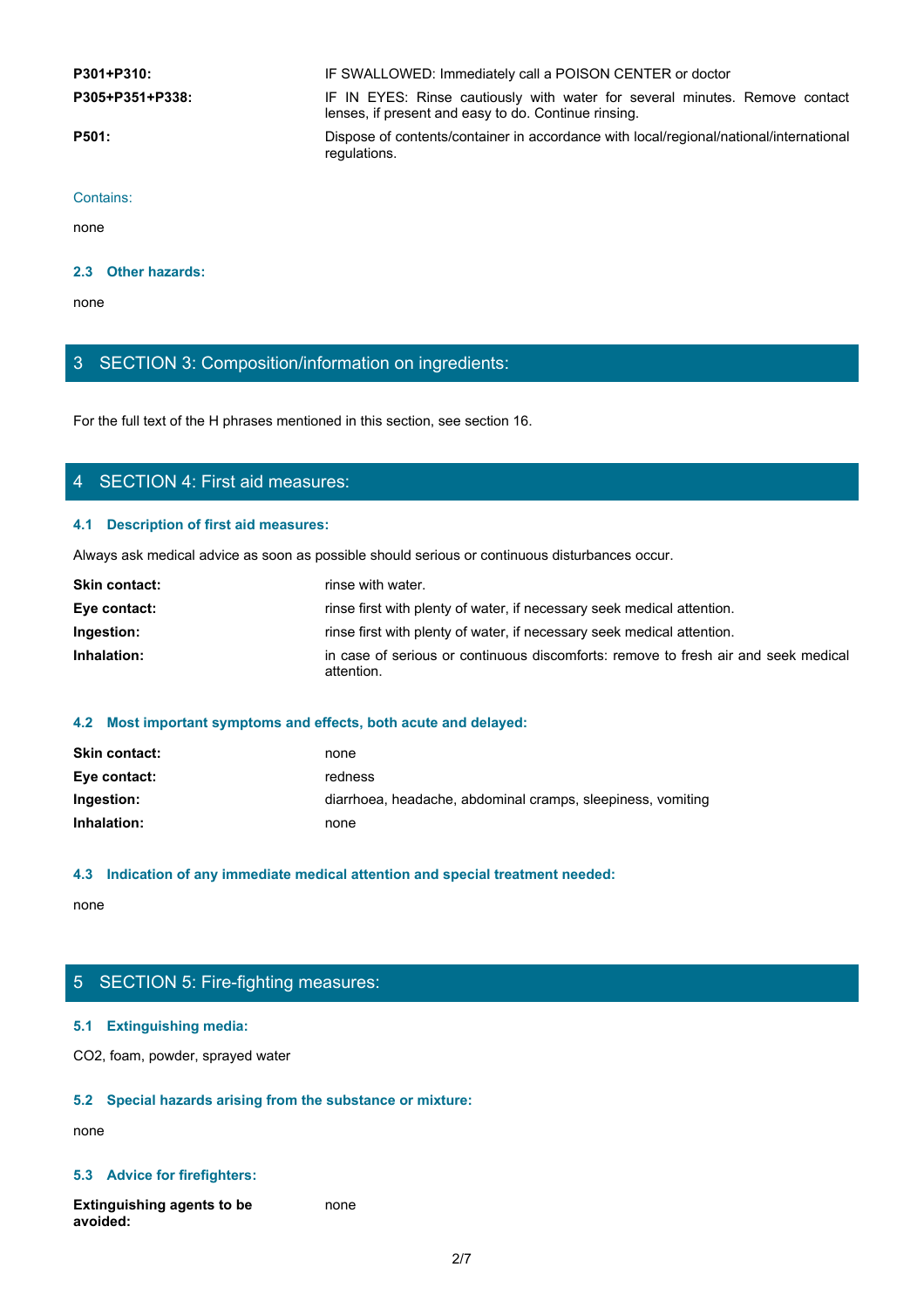# 6 SECTION 6: Accidental release measures:

## **6.1 Personal precautions, protective equipment and emergency procedures:**

SECTION 6: Accidental release measures:<br>
6.1 Personal precautions, protective equipment and emergency procedures:<br>
Do not walk into or touch spilled substances and avoid inhalation of fumes, smoke, dusts and vapours by sta windRemove any contaminated clothing and used contaminated protective equipment and dispose of it safely.

## **6.2 Environmental precautions:**

do not allow to flow into sewers or open water.

#### **6.3 Methods and material for containment and cleaning up:**

Contain released substance, store into suitable containers. If possible remove by using absorbent material.

#### **6.4 Reference to other sections:**

for further information check sections 8 & 13.

# 7 SECTION 7: Handling and storage:

#### **7.1 Precautions for safe handling:**

# **7.2 Conditions for safe storage, including any incompatibilities:**

#### **7.3 Specific end use(s):**

# 8 SECTION 8: Exposure controls/personal protection:

## **8.1 Control parameters:**

#### /

# **8.2 Exposure controls:**

| handle with care to avoid spillage.                                                                                                                                                                                                                                                                                                                                                           |
|-----------------------------------------------------------------------------------------------------------------------------------------------------------------------------------------------------------------------------------------------------------------------------------------------------------------------------------------------------------------------------------------------|
| 7.2 Conditions for safe storage, including any incompatibilities:                                                                                                                                                                                                                                                                                                                             |
| keep in a sealed container in a closed, frost-free, ventilated room.                                                                                                                                                                                                                                                                                                                          |
| 7.3 Specific end use(s):                                                                                                                                                                                                                                                                                                                                                                      |
|                                                                                                                                                                                                                                                                                                                                                                                               |
| 8 SECTION 8: Exposure controls/personal protection:                                                                                                                                                                                                                                                                                                                                           |
| 8.1 Control parameters:                                                                                                                                                                                                                                                                                                                                                                       |
| Listing of the hazardous ingredients in section 3, of which the TLV value is known                                                                                                                                                                                                                                                                                                            |
|                                                                                                                                                                                                                                                                                                                                                                                               |
| 8.2 Exposure controls:                                                                                                                                                                                                                                                                                                                                                                        |
| respiratory protection is not required. Use ABEK type gas masks in case of irritating exposure. If<br><b>Inhalation</b><br>necessary, use with sufficient exhaust ventilation.<br>protection:                                                                                                                                                                                                 |
| handling with butyl-gloves (EN 374). Breakthrough time: >480' Material thickness: 0,7 mm.<br>Thoroughly check gloves before use. Take of the gloves properly without touching the outside<br><b>Skin</b><br>with your bare hands. The manufacturer of the protective gloves has to be consulted about the<br>protection:<br>suitability for a specific work station. Wash and dry your hands. |
| keep an eye-rinse bottle within reach. Tight-fitting safety goggles. Wear a face shield and<br><b>Eye</b><br><b>DO</b><br>protective suit in case of exceptional processing problems.<br>protection:                                                                                                                                                                                          |
| impermeable clothing. The type of protective equipment depends on the concentration and<br><b>Other</b><br>amount of hazardous substances at the work station in question.<br>protection:                                                                                                                                                                                                     |
| 3/7                                                                                                                                                                                                                                                                                                                                                                                           |
|                                                                                                                                                                                                                                                                                                                                                                                               |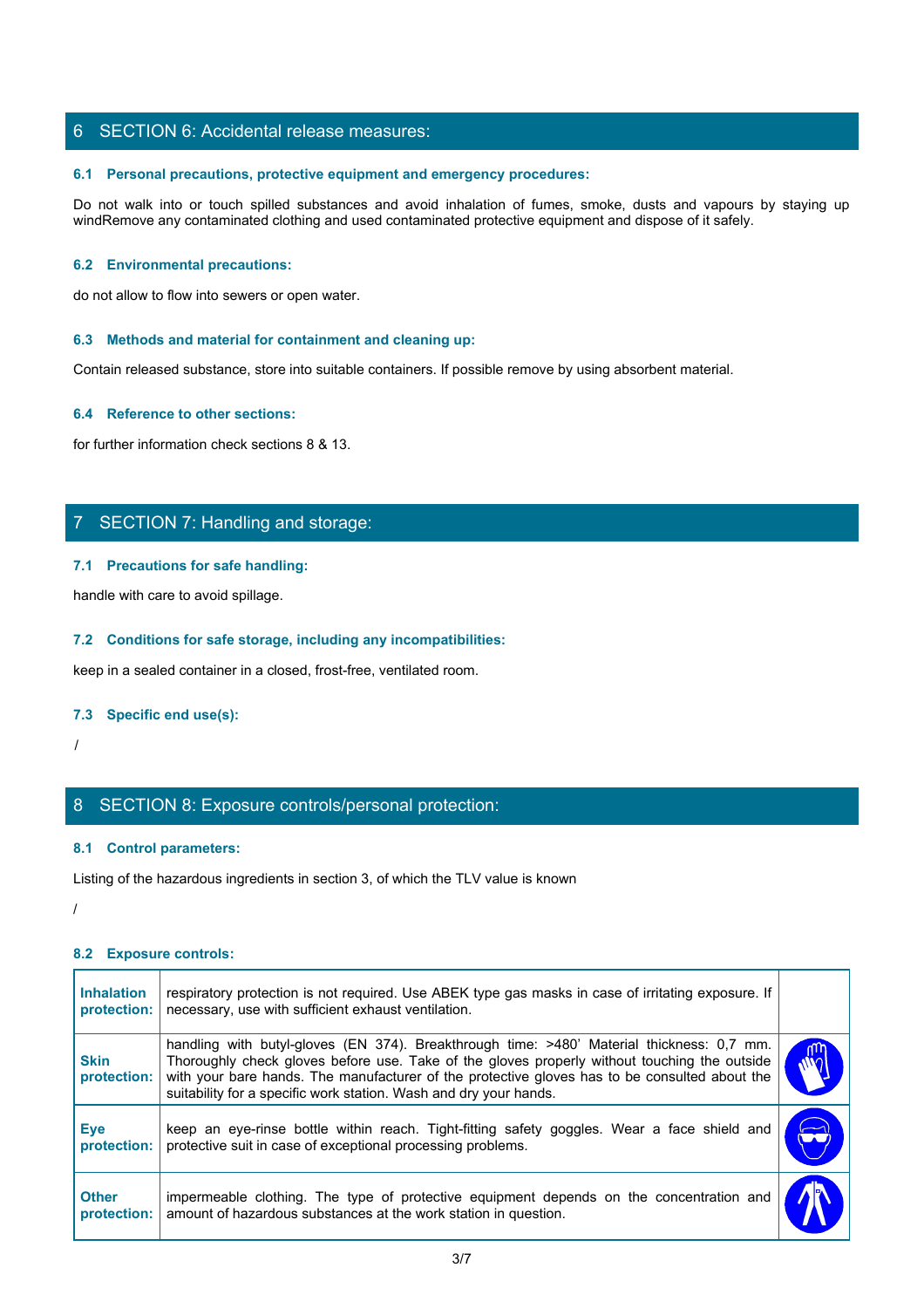# 9 SECTION 9: Physical and chemical properties:

# **9.1 Information on basic physical and chemical properties:**

| <b>Melting point/melting range:</b>                       | 0 °C               |
|-----------------------------------------------------------|--------------------|
| <b>Boiling point/Boiling range:</b>                       | 100 °C - 100 °C    |
| pH:                                                       | 2.6                |
| pH 1% diluted in water:                                   |                    |
| Vapour pressure/20°C,:                                    |                    |
| Vapour density:                                           | not applicable     |
| Relative density, 20°C:                                   | 1.0100 kg/l        |
| Appearance/20°C:                                          | liquid             |
| Flash point:                                              |                    |
| Flammability (solid, gas):                                | not applicable     |
| Auto-ignition temperature:                                | $\prime$           |
| <b>Upper flammability or explosive</b><br>limit, (Vol %): |                    |
| Lower flammability or explosive<br>limit, (Vol %):        | $\prime$           |
| <b>Explosive properties:</b>                              | not applicable     |
| <b>Oxidising properties:</b>                              | not applicable     |
| <b>Decomposition temperature:</b>                         |                    |
| <b>Solubility in water:</b>                               | completely soluble |
| <b>Partition coefficient: n-</b><br>octanol/water:        | not applicable     |
| Odour:                                                    | characteristic     |
| <b>Odour threshold:</b>                                   | not applicable     |
| Dynamic viscosity, 20°C:                                  | 1 mPa.s            |
| Kinematic viscosity, 40°C:                                | 1 mm $^{2}/s$      |
| Evaporation rate (n-BuAc = 1):                            | 0.300              |

# **9.2 Other information:**

| Volatile organic component (VOC): |           |
|-----------------------------------|-----------|
| Volatile organic component (VOC): | 0.000 a/l |
| <b>Sustained combustion test:</b> |           |

# 10 SECTION 10: Stability and reactivity:

# **10.1 Reactivity:**

stable under normal conditions.

# **10.2 Chemical stability:**

extremely high or low temperatures.

# **10.3 Possibility of hazardous reactions:**

none and the state of the state of the state of the state of the state of the state of the state of the state of the state of the state of the state of the state of the state of the state of the state of the state of the s

# **10.4 Conditions to avoid:**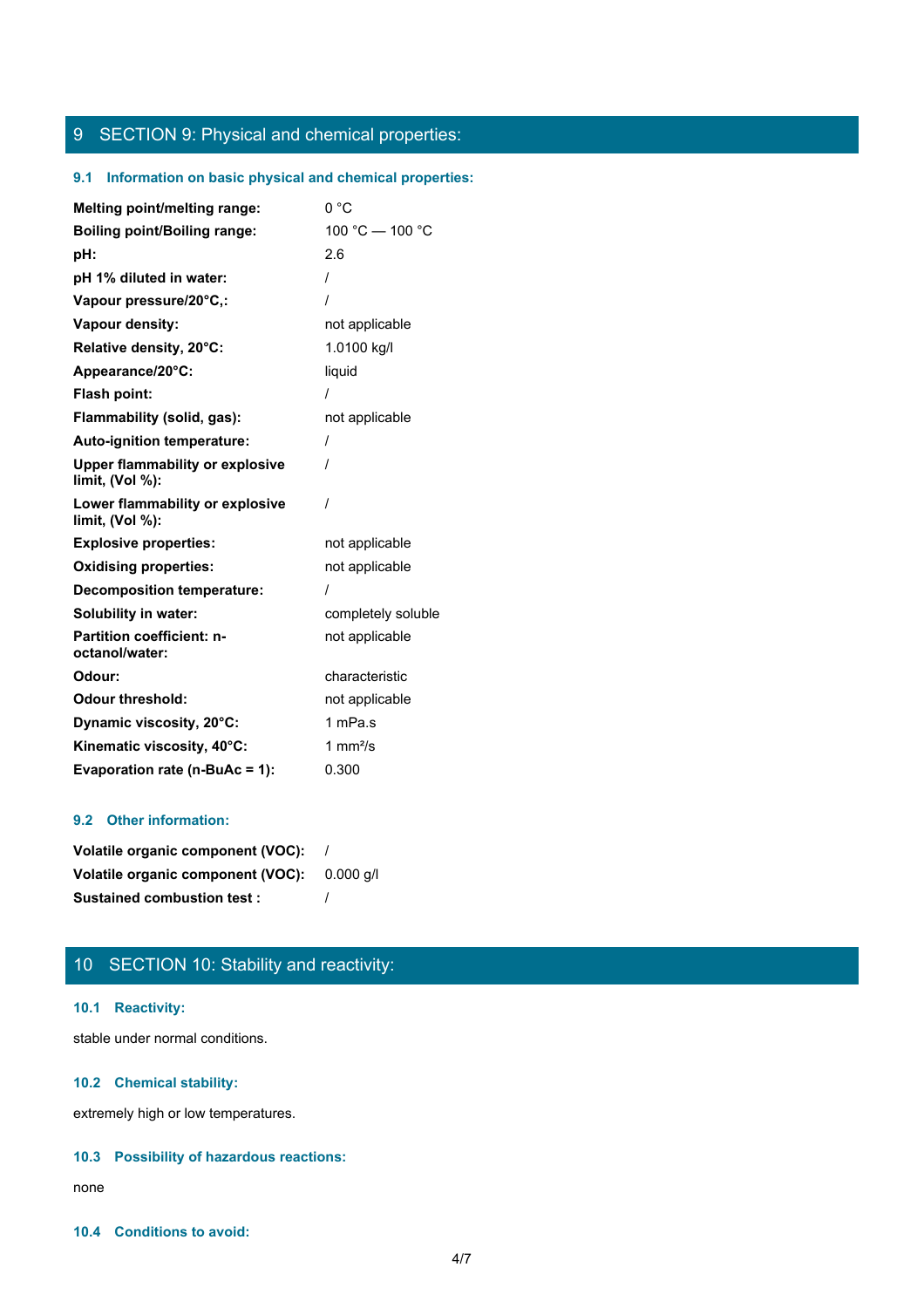protect from sunlight and do not expose to temperatures exceeding + 50°C.

#### **10.5 Incompatible materials:**

acids, alkalines, oxidants, reductants

#### **10.6 Hazardous decomposition products:**

doesn't decompose with normal use

# 11 SECTION 11: Toxicological information:

#### **11.1 Information on toxicological effects:**

About the preparation itself: No additional data available

**Calculated acute toxicity, ATE oral:** / **Calculated acute toxicity, ATE dermal:** /

No additional data available

# 12 SECTION 12: Ecological information:

## **12.1 Toxicity:**

No additional data available

## **12.2 Persistence and degradability:**

The surfactants contained in this preparation contained in the surfactors contained in the surfactor of contained a contained a contained a complement of contained a complement of the memission complete as later and the se No.648/2004 on detergents.

# **12.3 Bioaccumulative potential:**

No additional data available

#### **12.4 Mobility in soil:**

| Water hazard class, WGK (AwSV): |                    |
|---------------------------------|--------------------|
| Solubility in water:            | completely soluble |

# **12.5 Results of PBT and vPvB assessment:**

No additional data available

# **12.6 Other adverse effects:**

No additional data available

# 13 SECTION 13: Disposal considerations:

## **13.1 Waste treatment methods:**

The product may be discharged in the indicated in the indicated in the indicated in the indicated in the indicated percentages of utilization (AMST)<br>The product may be discussed percentages of the indicated percentages of restrictive regulations by local authority should always be adhered to.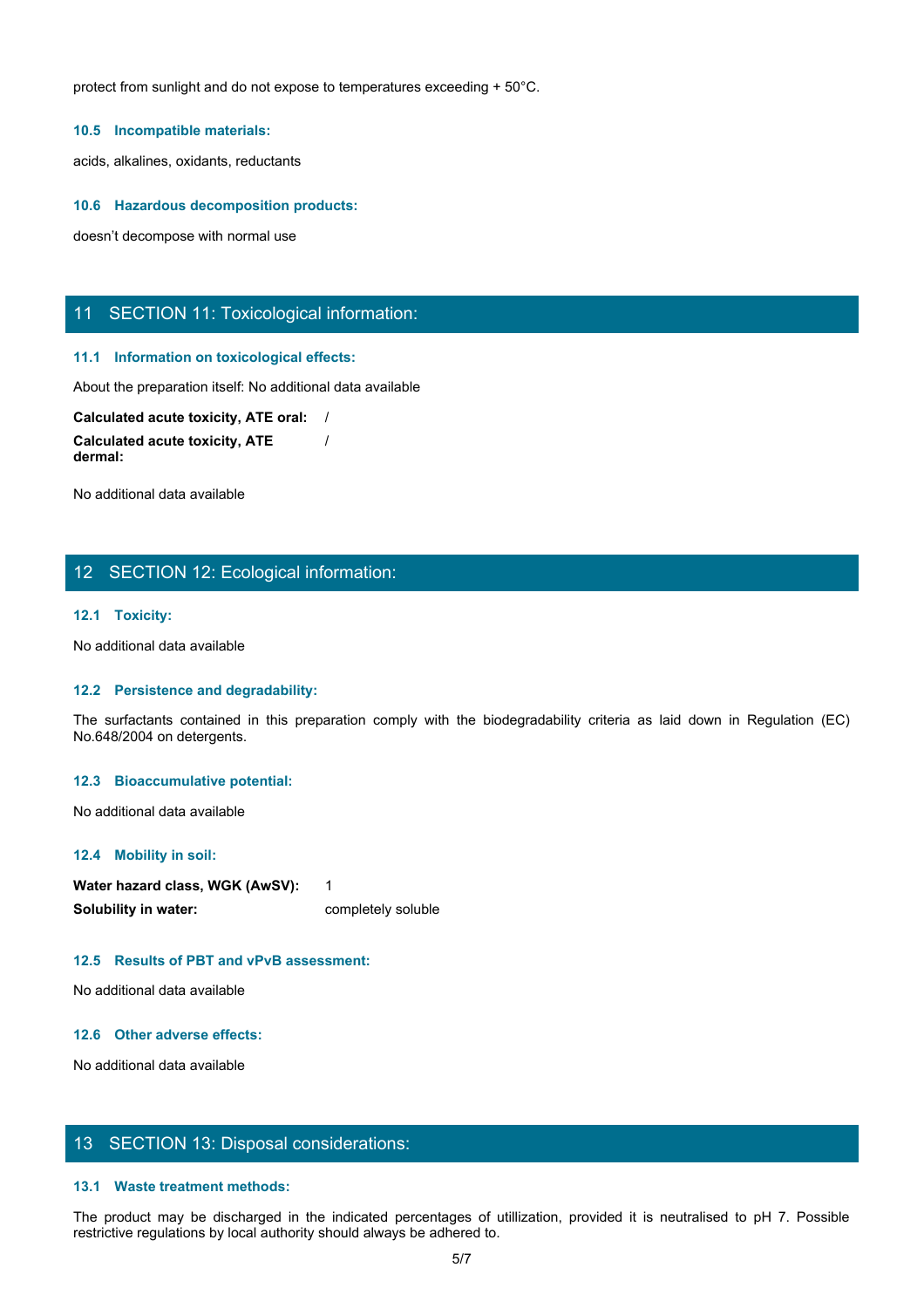# 14 SECTION 14: Transport information:

# **14.1 UN number:**

not applicable

# **14.2 UN proper shipping name:**

ADR, IMDG, ICAO/IATA not applicable

**14.3 Transport hazard class(es):**

| Class(es):                              | not applicable |
|-----------------------------------------|----------------|
| Identification number of the<br>hazard: | not applicable |

# **14.4 Packing group:**

not applicable

# **14.5 Environmental hazards:**

not dangerous to the environment

# **14.6 Special precautions for user:**

| <b>Hazard characteristics:</b> | not applicable |
|--------------------------------|----------------|
| <b>Additional quidance:</b>    | not applicable |

# 15 SECTION 15: Regulatory information:

| Water hazard class, WGK (AwSV):             |                                                                                   |
|---------------------------------------------|-----------------------------------------------------------------------------------|
| Volatile organic component (VOC):           |                                                                                   |
| Volatile organic component (VOC):           | $0.000$ a/l                                                                       |
| Composition by regulation (EC)<br>648/2004: | Anionic surfactants < 5%, Nonionic surfactants < 5%, Disinfectants < 5%, Perfumes |

# **15.2 Chemical Safety Assessment:**

# 16 SECTION 16: Other information:

# **Legend to abbreviations used in the safety data sheet:**

| <b>Hazard characteristics:</b>                         | not applicable                                                                                       |
|--------------------------------------------------------|------------------------------------------------------------------------------------------------------|
| <b>Additional guidance:</b>                            | not applicable                                                                                       |
|                                                        |                                                                                                      |
|                                                        |                                                                                                      |
| 15 SECTION 15: Regulatory information:                 |                                                                                                      |
|                                                        | 15.1 Safety, health and environmental regulations/legislation specific for the substance or mixture: |
| Water hazard class, WGK (AwSV):                        | $\overline{1}$                                                                                       |
| Volatile organic component (VOC):                      |                                                                                                      |
| Volatile organic component (VOC):                      | $0.000$ g/l                                                                                          |
| <b>Composition by regulation (EC)</b><br>648/2004:     | Anionic surfactants < 5%, Nonionic surfactants < 5%, Disinfectants < 5%, Perfumes                    |
| <b>15.2 Chemical Safety Assessment:</b>                |                                                                                                      |
|                                                        |                                                                                                      |
| No data available                                      |                                                                                                      |
|                                                        |                                                                                                      |
| 16 SECTION 16: Other information:                      |                                                                                                      |
| Legend to abbreviations used in the safety data sheet: |                                                                                                      |
| ADR:                                                   | The European Agreement concerning the International Carriage of Dangerous<br>Goods by Road           |
| BCF:                                                   | <b>Bioconcentration factor</b>                                                                       |
| CAS:                                                   | <b>Chemical Abstracts Service</b>                                                                    |
| CLP:                                                   | Classification, Labelling and Packaging of chemicals                                                 |
| <b>EINECS:</b>                                         | European INventory of Existing Commercial chemical Substances                                        |
| $Nr.$ :                                                | number                                                                                               |